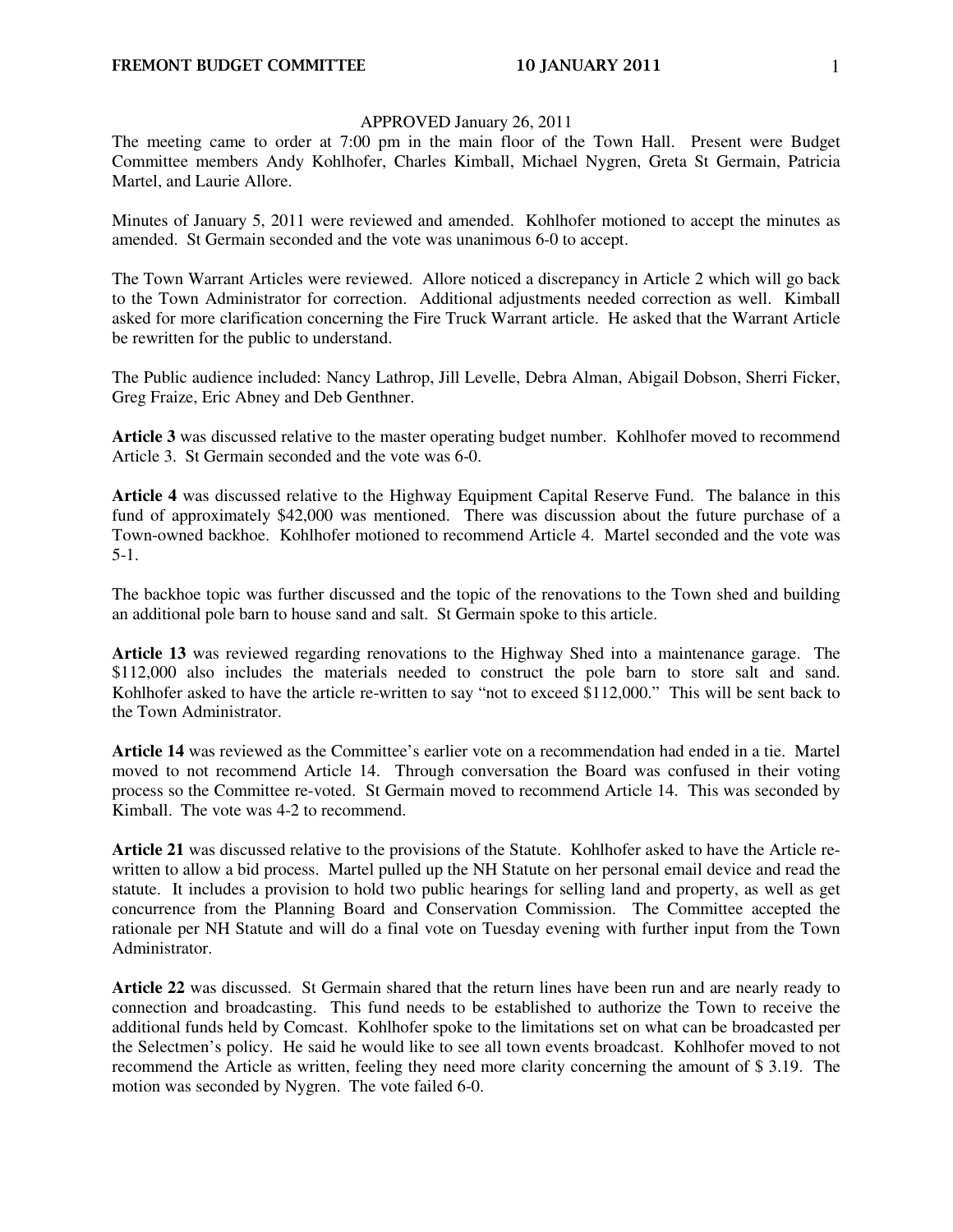At approximately 8:10 pm School Board Representative Ida Keane came in to the meeting.

The Committee then resumed reviewing the School District budget. Martel passed out updates in a spreadsheet of Budget Committee recommended reductions. Kohlhofer spoke to the current decrease in town valuation.

At 8:45 pm Recording Secretary Nygren left the meeting not feeling well. St Germain continued recording by notes and recorder.

Step increases were not recommended by the Committee. All salary increases were reduced, and calculations were made by member Martel. Kohlhofer discussed the previous request for level funding that the Budget Committee tallied to \$10,300.

St Germain discussed the Fremont ratio for Town 19% vs. School 81%. Reference was made then to statewide averages of 60/40 or 70/30. Our school is extremely high in comparison.

Martel as discussed not allowing a rental increase for the SAU Office. Keene spoke to the re-negotiated rental office space that was discounted.

Kohlhofer expressed the desperate need for outside development within the Town; additionally the State has increased its mandates from 7% in 1978 to over 20 % currently. Further discussion about the Town's revenue concerns went on.

Martel mentioned 1200 SPED Transportation which shows unencumbered money of \$150,000. Trending was reviewed.

Tuition - Private and Other shows unencumbered funds \$145,410. Keene questioned that amount for its accuracy.

Martel recommended an additional 50,000 reduction from that line allowing \$10,000 over last year. Based on past budgets and trended spending the 3 lines in question where brought back to level funding.

Kohlhofer confirmed that the Budget Committee voted to not recommend any Teachers contract with the Evergreen clause.

The Committee discussed Tuesday's schedule to meet at 6:30 pm prior to the Town Budget Public Hearing to complete the School Budget and vote on amended Warrant Articles.

Kohlhofer made a motion the recess this session until 6:30 pm on Tuesday January  $11'$  2011. Nygren seconded and the vote was approved 7-0.

Respectfully submitted,

Greta St Germain Jeanne Nygren

At 6:30 pm on Tuesday January 11, 2011 the recessed Committee meeting of January 10, 2011 returned to order in the main floor meeting room at the Fremont Town Hall. Present were Budget Committee members Michael Nygren, Andrew Kohlhofer, Charles Kimball, Laurie Allore, Patricia Martel, Ida Keane and Greta St Germain; and public Theresa Blades.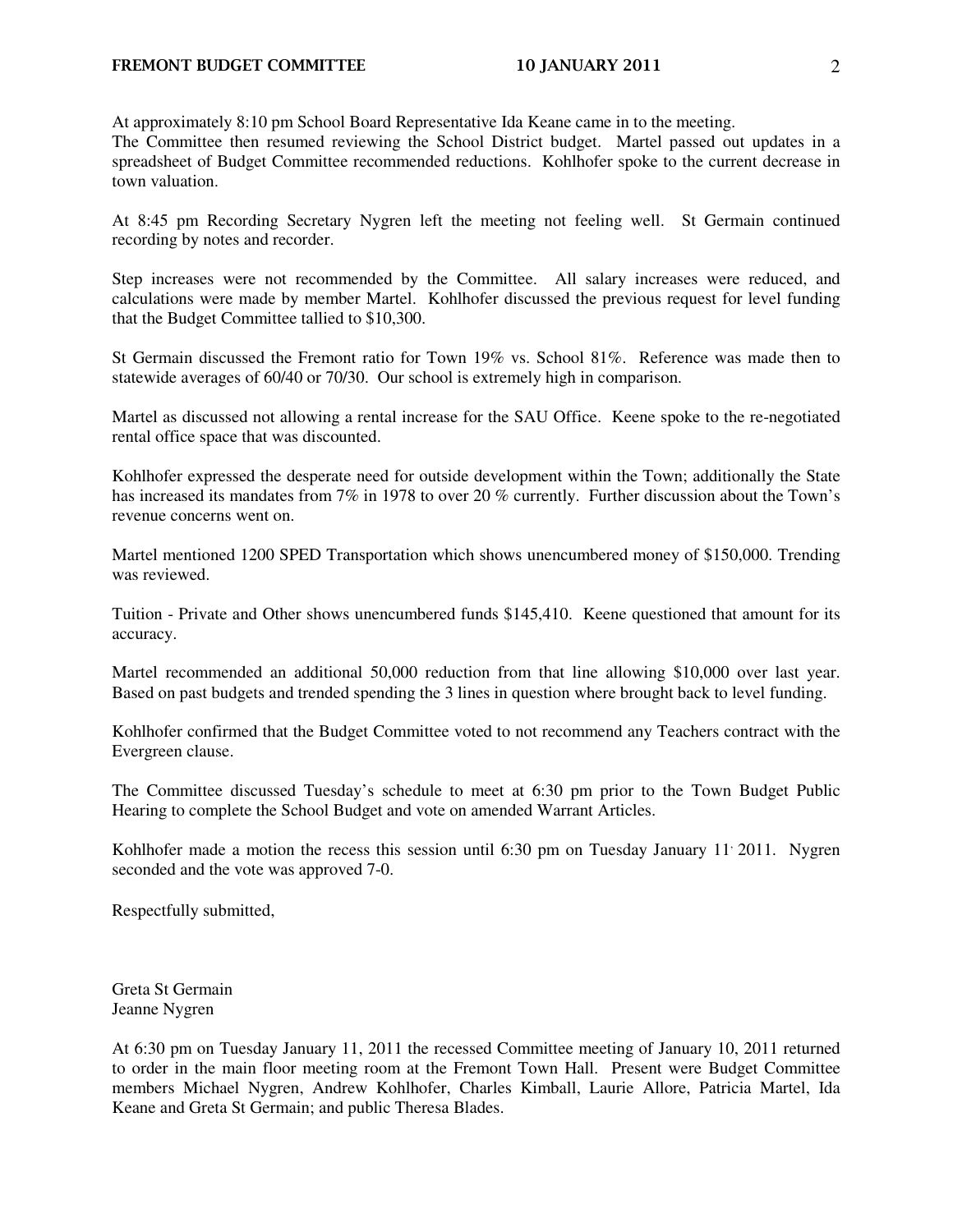Selectmen Brett Hunter and Annmarie Scribner met briefly for about 10 minutes in the Selectmen's Office to review Warrant Articles. Pending the full Board being together, the Selectmen took no actions at this time and moved out to the main hall. Carlson moved to the main hall to take the Committee's minutes and answer some residual questions about the Town budget and Warrant Articles.

The Budget Committee considered Article 13. Carlson presented additional information indicating that the article does not need to say "not to exceed" because by law the amount raised is a ceiling. It was also explained that if less than the \$112,000 is needed, that a lower amount can be removed from the Capital Reserve Fund as was done at the tax rate setting in 2010 for the recertification article.

The Committee clarified that Articles 16 and 17 were incorrectly listed in the Warrant as "not recommended." Committee members indicated that both Articles were recommended by the votes shown.

Carlson also provided additional information on Article 21 regarding sale of tax-deeded property. It was clarified that the Board of Selectmen is looking to liquidate the tax deeded properties. RSA 41:14 provides for a detailed process, including two public hearings, notice to former owners, and review and concurrence by other Town Boards.

The Budget Committee then returned to discussions from their meeting of last evening regarding the School District budget. There was discussion about the Teachers Contract and an offset of approximately \$72,000 in savings from changing health insurance to School Care.

Keane distributed copies of the finalized Teacher's Contract that the School Board received at their meeting last night. The document "Agreement between the Fremont School Board and the Fremont Education Association 2011-2013" was place on file in the minutes as well.

Members were provided copies of an updated spreadsheet prepared by Martel for use in reviewing line item changes recommended by the Budget Committee. (Copies in hard copy with the Minutes).

St Germain proposed to cut one additional paraprofessional for a savings of \$18,464 to includes salary and benefits from the paraprofessional SPED line item. There was discussion about the students and number of hours each student needs for their individual plan.

Keane stated that reviewing the plans and each student's needs is how Dawn Lewis generates her staff list. Keane asked for the matrix to be presented so the School Board and Budget Committee can see how the hours are being used. Keane said that there are other duties that those people perform for the school as well.

Martel said that there have been 19 paraprofessionals for the past three years. There were a couple that were grant-funded. St Germain noted that enrollment at Ellis Elementary is down. Keane stated that high school is actually up by three students.

St Germain proposed to reduce Function 2330 Special Education Administration - Staff Workshops by \$2,500 to make the total appropriation \$4,000. This was based on the history of use and that there are some funds leftover in the current year.

It was then proposed under Function 2600 Operation of Plant - Custodial Supplies to reduce it by \$3,000 to \$19,000. They have projected to spend \$16,000 this year and there is \$22,000 budgeted.

The next reduction proposed was in line 2220 Salary Librarian. The proposal was to reduce it by \$1,230.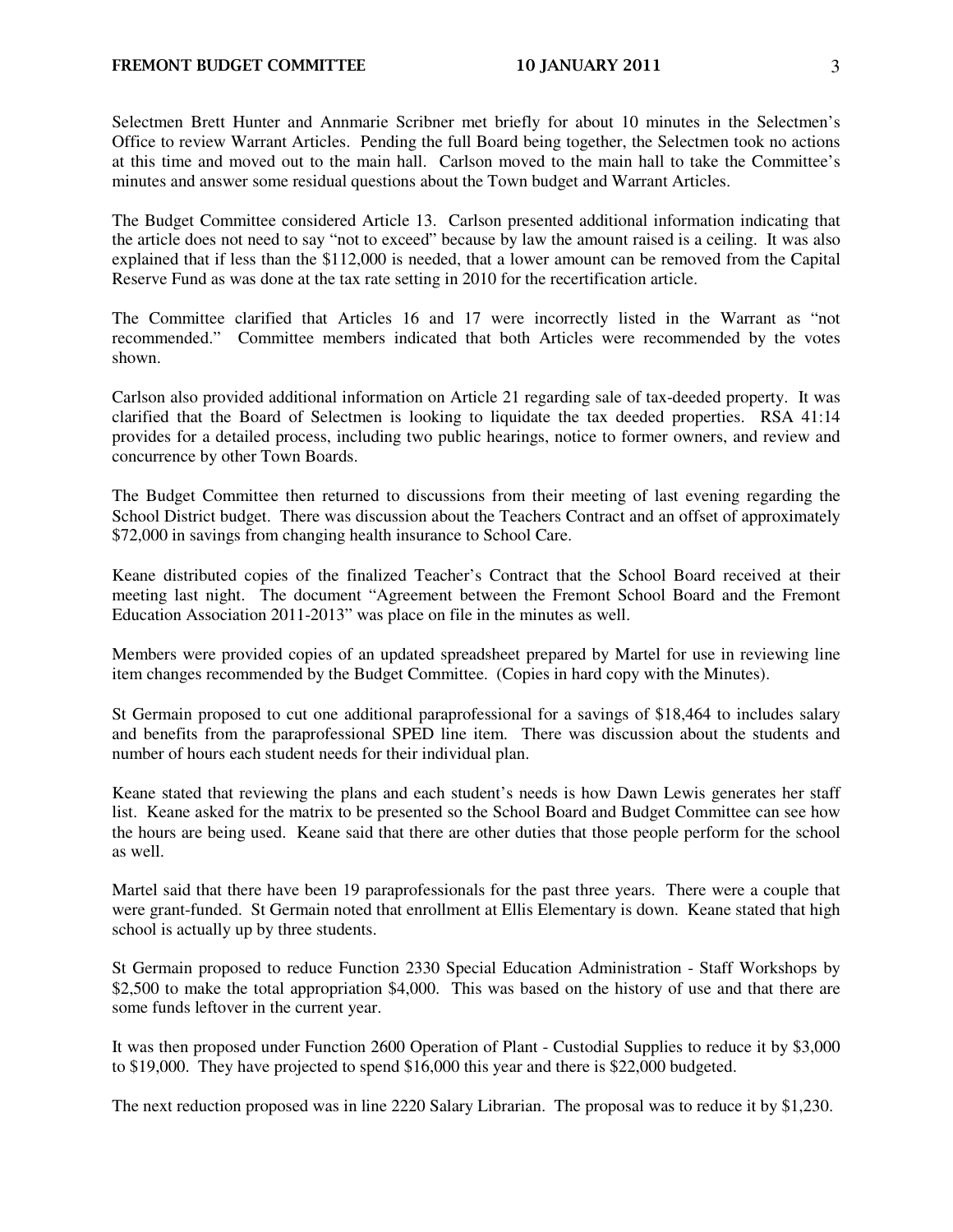## FREMONT BUDGET COMMITTEE 10 JANUARY 2011 4

Line item 2220 5640 - Library books is currently projecting \$1,619 to be spent this year as of 12/14/10 including encumbrances. It was suggested to reduce it down to \$2,000.

Keane asked that they not reduce the book line because the Librarian had been out with a stroke and has just recently returned to work and is likely playing catch-up because she has been out.

There was discussion about contract items and funding or not recommending them. Keane expressed her concern about not funding contractual items.

At approximately 7:00 pm members of the public Neal Janvrin, Jon Benson, Larry and Brian Dobson, Sharon Girardi and Peg Pinkham entered the meeting.

There was discussion about Substitute pay. It is projected to spend \$4,000 (subs professional days). Nygren said that at \$75 per day it was about 6.5 people per day absent. At \$100 per day it was about 5. He said this was high as an overall average for absenteeism. Keane said that they are for teachers, paras, as well as other staff.

Joyce Booker Janvrin came into the meeting at 7:10 pm.

It was suggested to reduce line item 1100-5122 General Substitutes by \$7,500. It was noted that the budget request has doubled. It is projected that the balance in the fund will be \$12,000. Reducing it \$7,500 to \$9,352 instead of \$16,852 was the final proposal.

After discussing these changes, the Committee began to make recommendations on each of the function lines within the School District Budget.

Martel moved to recommend a Budget Committee figure for Function 1100 of \$5,617,899. Kohlhofer seconded and the vote was approved 6-1 with Keane voting in the negative.

Martel moved to recommend a Budget Committee figure for Function 1200 of \$1,251,001. Kohlhofer seconded and the vote was approved 6-1 with Keane voting in the negative.

Martel moved to recommend a Budget Committee figure for Function 1270 of \$3. Kohlhofer seconded and the vote was approved 6-1 with Keane voting in the negative.

Martel moved to recommend a Budget Committee figure for Function 1400 of \$51,409.99. Allore seconded and the vote was approved 6-1 with Keane voting in the negative.

Martel moved to recommend a Budget Committee figure for Function 2110 of \$1. Kohlhofer seconded and the vote was approved 7-0.

Martel moved to recommend a Budget Committee figure for Function 2120 of \$92,954.99. St Germain seconded and the vote was approved 6-1 with Keane voting in the negative.

Martel moved to recommend a Budget Committee figure for Function 2130 of \$116,875.16. St Germain seconded and the vote was approved 6-1 with Keane voting in the negative.

Martel moved to recommend a Budget Committee figure for Function 2140 of \$107,911.02. Allore seconded and the vote was approved 6-1 with Keane voting in the negative.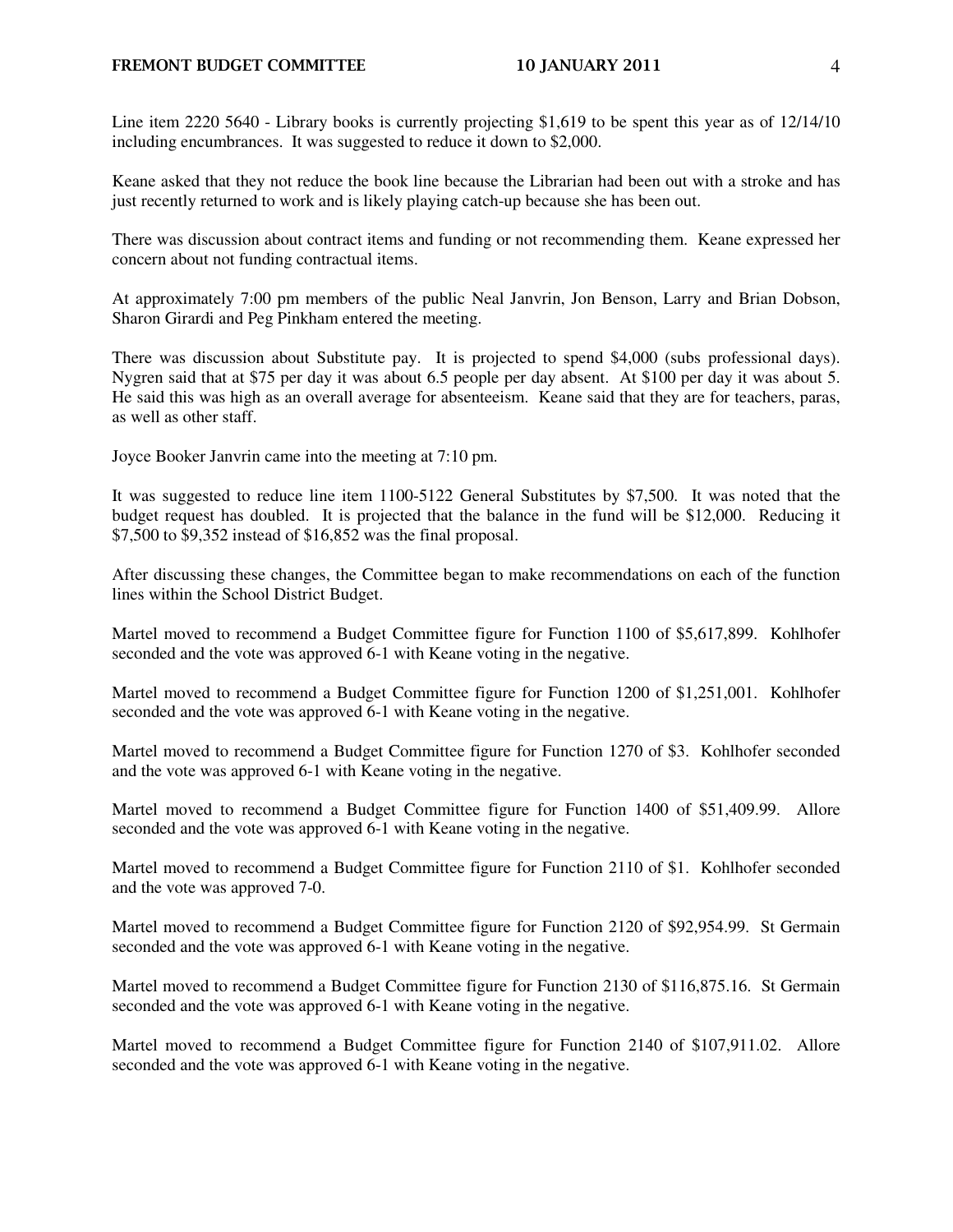## FREMONT BUDGET COMMITTEE 10 JANUARY 2011 5

Martel moved to recommend a Budget Committee figure for Function 2152 of \$246,317.03. Allore seconded and the vote was approved 6-1 with Keane voting in the negative.

Martel moved to recommend a Budget Committee figure for Function 2153 of \$3,600. Keane seconded and the vote was approved 7-0.

Martel moved to recommend a Budget Committee figure for Function 2162 of \$12,001. Allore seconded and the vote was approved 6-1 with Keane voting in the negative.

Martel moved to recommend a Budget Committee figure for Function 2163 of \$176,467.96. St Germain seconded and the vote was approved 6-1 with Keane voting in the negative.

Martel moved to recommend a Budget Committee figure for Function 2169 of \$1. St Germain seconded and the vote was approved 7-0.

Martel moved to recommend a Budget Committee figure for Function 2210 of \$43,342.50. Kohlhofer seconded and the vote was approved 6-1 with Keane voting in the negative.

Martel moved to recommend a Budget Committee figure for Function 2220 of \$51,711. Allore seconded and the vote was approved 6-1 with Keane voting in the negative.

Road Agent Mark Pitkin came into the meeting at 7:23 pm.

Martel moved to recommend a Budget Committee figure for Function 2223 of \$801. Allore seconded and the vote was approved 7-0.

Martel moved to recommend a Budget Committee figure for Function 2225 of \$134,149.25. St Germain seconded and the vote was approved 6-1 with Keane voting in the negative.

Martel moved to recommend a Budget Committee figure for Function 2310 of \$61,519. St Germain seconded and the vote was approved 6-1 with Keane voting in the negative.

Martel moved to recommend a Budget Committee figure for Function 2320 of \$256,175.48. Allore seconded and the vote was approved 6-1 with Keane voting in the negative.

Martel moved to recommend a Budget Committee figure for Function 2330 of \$116,530.14. Kohlhofer seconded and the vote was approved 6-1 with Keane voting in the negative.

Martel moved to recommend a Budget Committee figure for Function 2400 of \$274,752.38. St Germain seconded and the vote was approved 6-1 with Keane voting in the negative.

Martel moved to recommend a Budget Committee figure for Function 2600 of \$399,394.16. Kohlhofer seconded and the vote was approved 6-1 with Keane voting in the negative.

Fire Chief Richard Butler came into the meeting at 7:26 pm.

Martel moved to recommend a Budget Committee figure for Function 2721 of \$329,760. Keane seconded and the vote was approved 7-0.

Martel moved to recommend a Budget Committee figure for Function 2722 of \$215,000. Allore seconded and the vote was approved 6-1 with Keane voting in the negative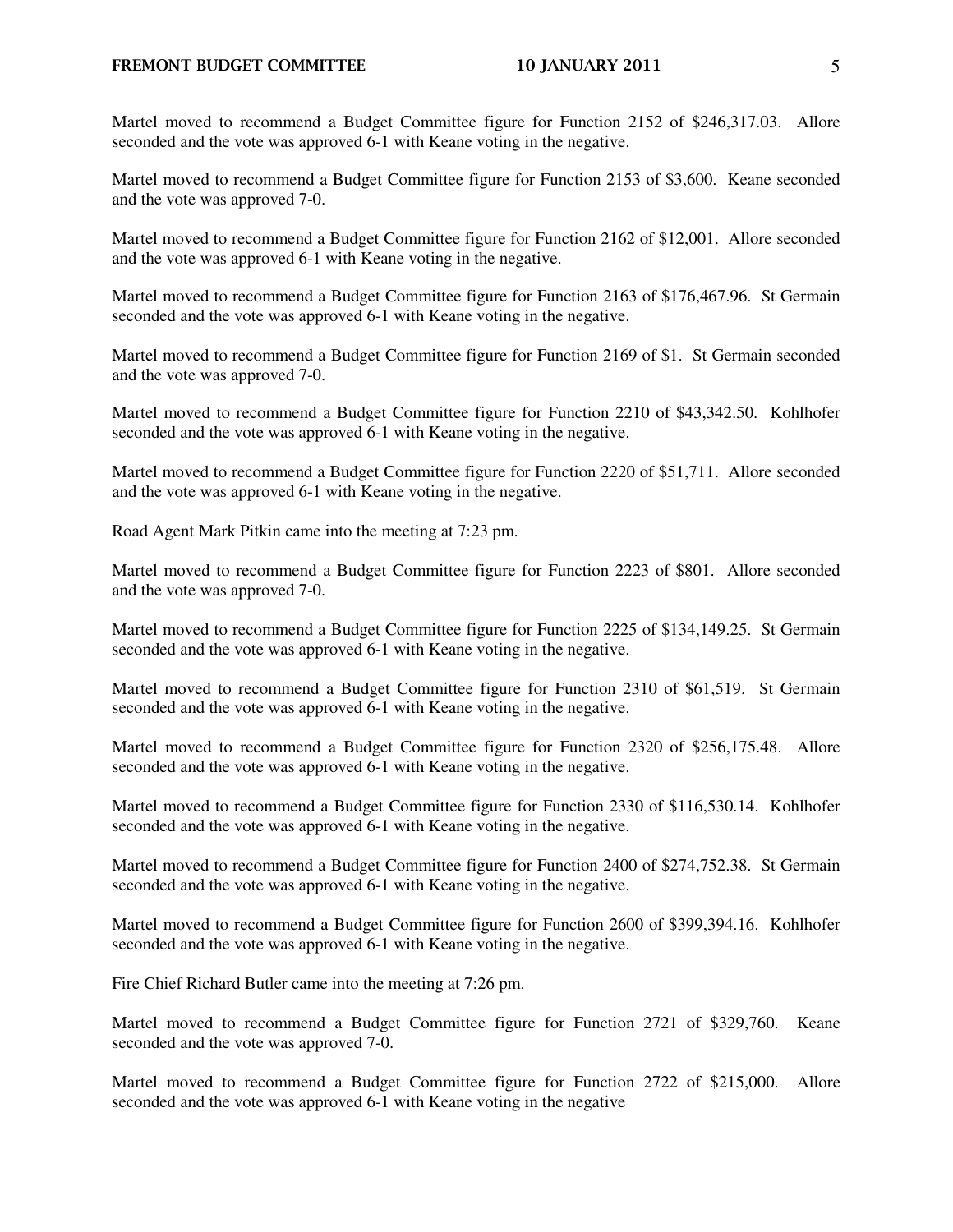Martel moved to recommend a Budget Committee figure for Function 2725 of \$6,000. Keane seconded and the vote was approved 7-0.

Martel moved to recommend a Budget Committee figure for Function 5100 of \$314,500. Keane seconded and the vote was approved 7-0.

Martel moved to recommend a Budget Committee figure for Function 3100 of \$164,699. Keane seconded and the vote was approved 7-0.

Martel moved to recommend a Budget Committee figure for Function 5300 of \$201,751. Keane seconded and the vote was approved 7-0.

Keane moved to put back in the Budget Committee recommendation for Line 1100 General Education \$90,000 for Sanborn tuition. She stated that if it was not needed that the School Board could encumber it and return it to the Town as had been done this year. As a contractual item, she felt the funding needed to be there.

In discussion, the \$90,000 was removed on the premise that the Sanborn contract would not pass. Martel asked for the latest financial report with the encumbrance and projected expenditure. The most recent one showed a balance of \$143,000.

Keane stated that the CBA amount has already been encumbered to return to the Town this year, and will be returned if not needed; and not spent on something else.

At 7:32 pm Kohlhofer moved to recess the remainder of this meeting until after the conclusion of the Town's Public Budget Hearing, to take up the remaining school budget discussions. St Germain seconded and the vote was approved 7-0.

(Minutes for the January 11, 2011Town Public Hearing are in a separate document).

At 10:05 pm at the conclusion of the Town's Public Budge Hearing, the original meeting (recessed from January 10, 2010) returned to session.

Discussion went back to Keane's motion on the table to return \$90,000 back to the HS Tuition line. Kohlhofer seconded the motion.The motion failed 6-1 with Keane voting for it.

There was continued discussion about the school contracts and how they are handled and budgeted.

Keane said that the School District's default budget was reduced last night by Keane because it had new equipment in it.

There was discussion about the School District submitting a budget based on what was budgeted in previous years and not on what was actually needed or spent the previous year.

There was discussion about the financial consequences of contracts and the verbiage and that the Town and District do not have an unlimited budget to do things. What can do the best we can with the resources we have and make things work for the District and fit the taxpayers.